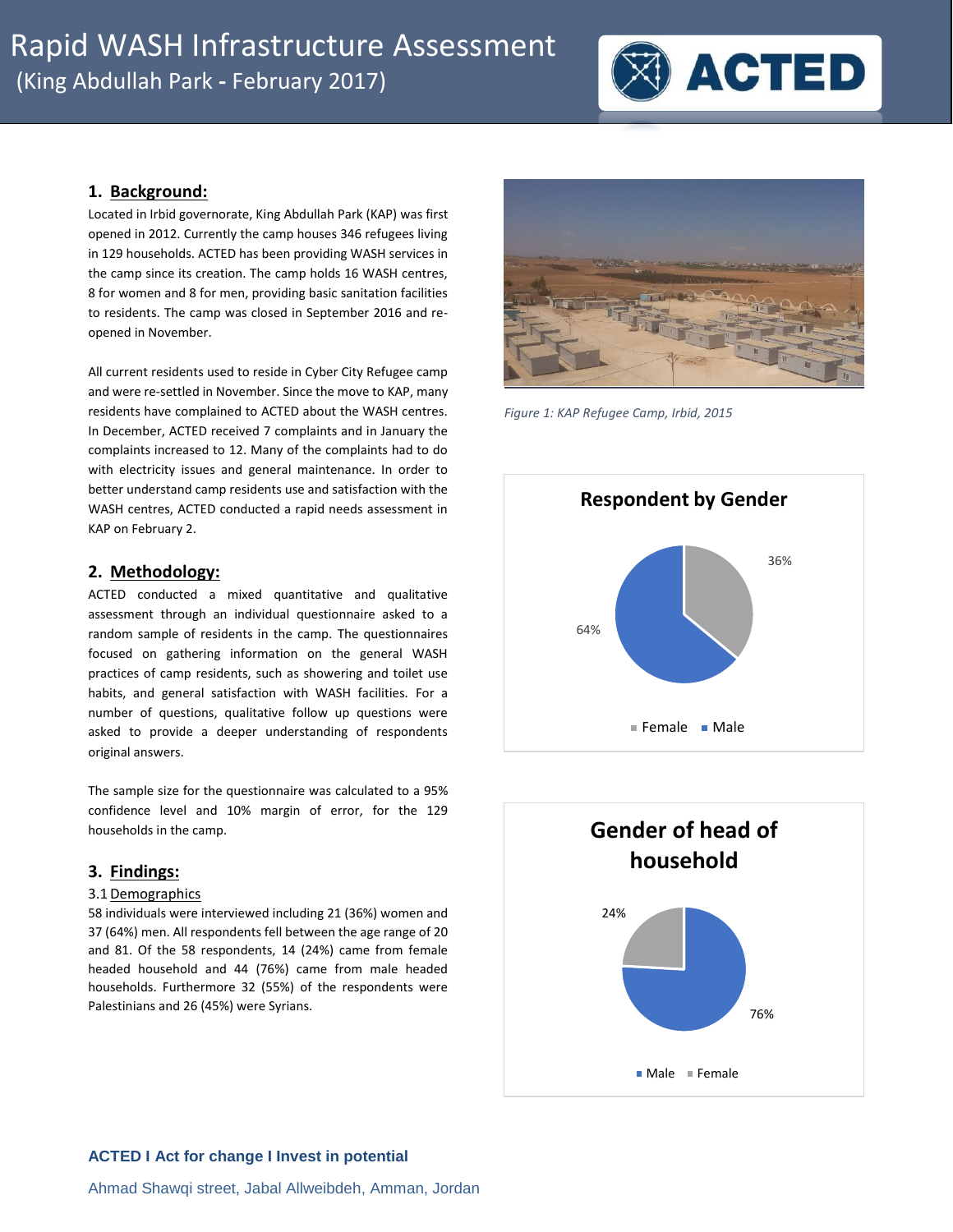









#### 3.2Use of WASH facilities

Of the 58 participants, only 59% of respondents reported that the WASH centres met their needs, and 41% reported that the WASH centres did not. Notably when asked about showering habits, 52% of respondents reported showering in their shelters using water collected from public WASH centres.

Respondents who said they used private showers were asked to clarify the showering habits of their family. Respondents noted that women and children were more likely to use household showers and that men and the elderly were more likely to use public WASH facilities. 20 respondents said that all members in their household used the private shower, while 3 said that only children used them and another 3 said that they only shower in their household during the winter months. One respondent claimed his household members sometimes showered inside, and one claimed that they showered outside the camp.

When asked about toilet use, all respondents, except one, said that they used the public toilets present in the WASH centres. One respondent, an 81 year old female, reported that she did not use public toilets. Instead she has a private toilet located in front of her household.

Since 41% of respondents have used shower facilities in their households and all respondents, except for an 81 year old women, use toilets in WASH blocks, it means there is a considerable amount of grey water generated from caravans. The findings also indicate that WASH blocks may be inaccessible to the elderly or persons with disabilities.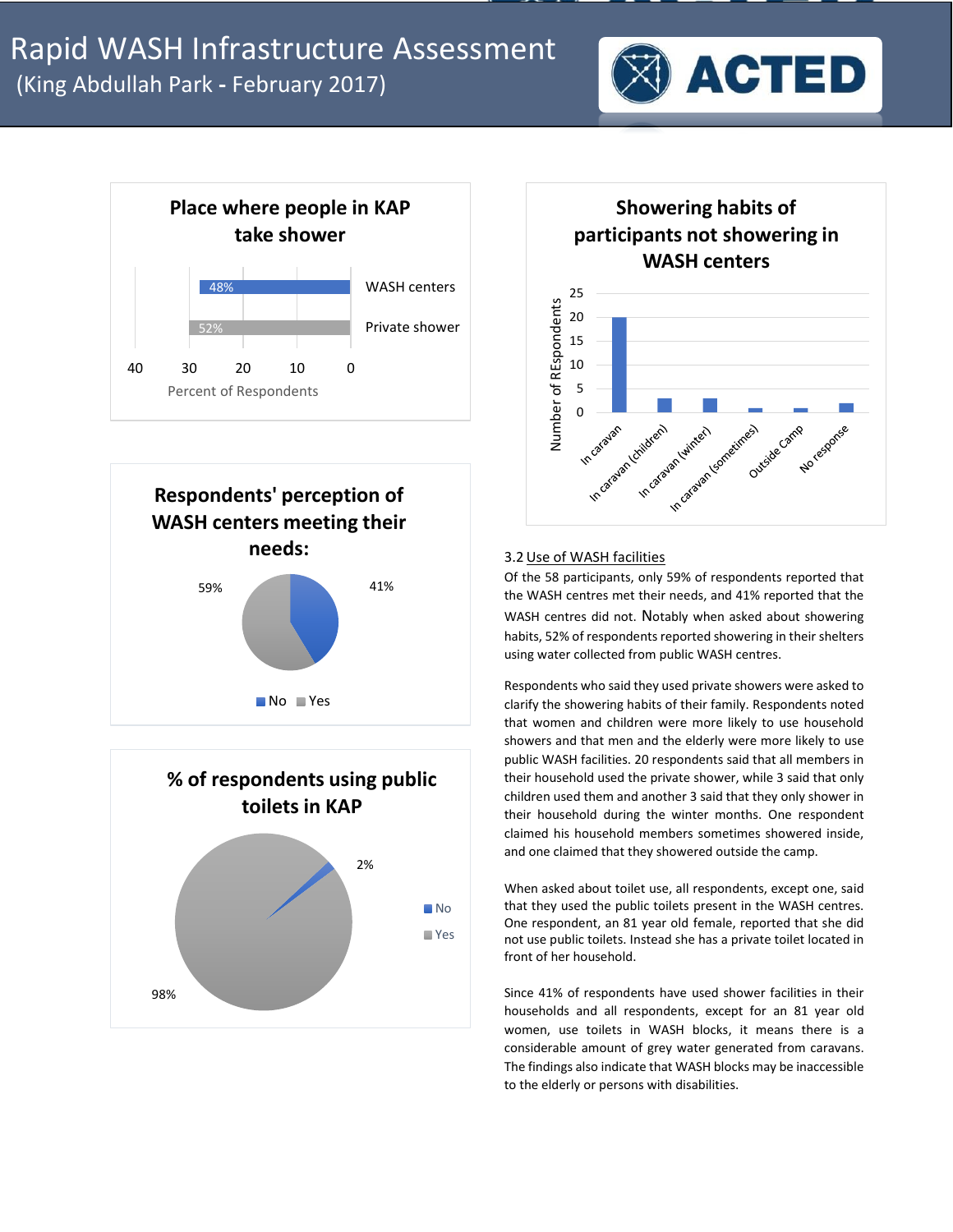





# Solutions to WASH Centers

### 3.3 Safety and Proximity of WASH facilities

When asked if KAP residents felt safe using WASH facilities, 8 women and 27 men, or 60% of respondents said that they felt unsafe using the public WASH facilities and 13 female and 10 male, or 40% of respondents, reported feeling safe.

**ACTED** 

Respondents who reported feeling unsafe were asked to clarify why they felt unsafe using the WASH centres. Some respondents gave more than one answer. The most frequent answer was the presence of stray dogs mentioned by 49% of respondents, followed by darkness mentioned by 34% of respondents. Lack of lighting was also mentioned by 22% of respondents. Distance from households, cleanliness, fear of disease and the cold were also brought up as reasons for not using the WASH centres. One interviewee noted that WASH centres were too small for comfortable use. Lastly, two respondents noted that the lack of a male head of household caused insecurity when using the WASH centres. This reason could be closely connected to feeling threatened by the presence of strangers and men near the WASH centres, however this issue was only bought up by male respondents and not by females.

Respondents were also asked to provide some solution to the problems they encountered when using the WASH centres. The two most popular solutions proposed by respondents were the installation of lighting inside and around WASH centre and the provision of private WASH facilities brought up by 31% of respondents.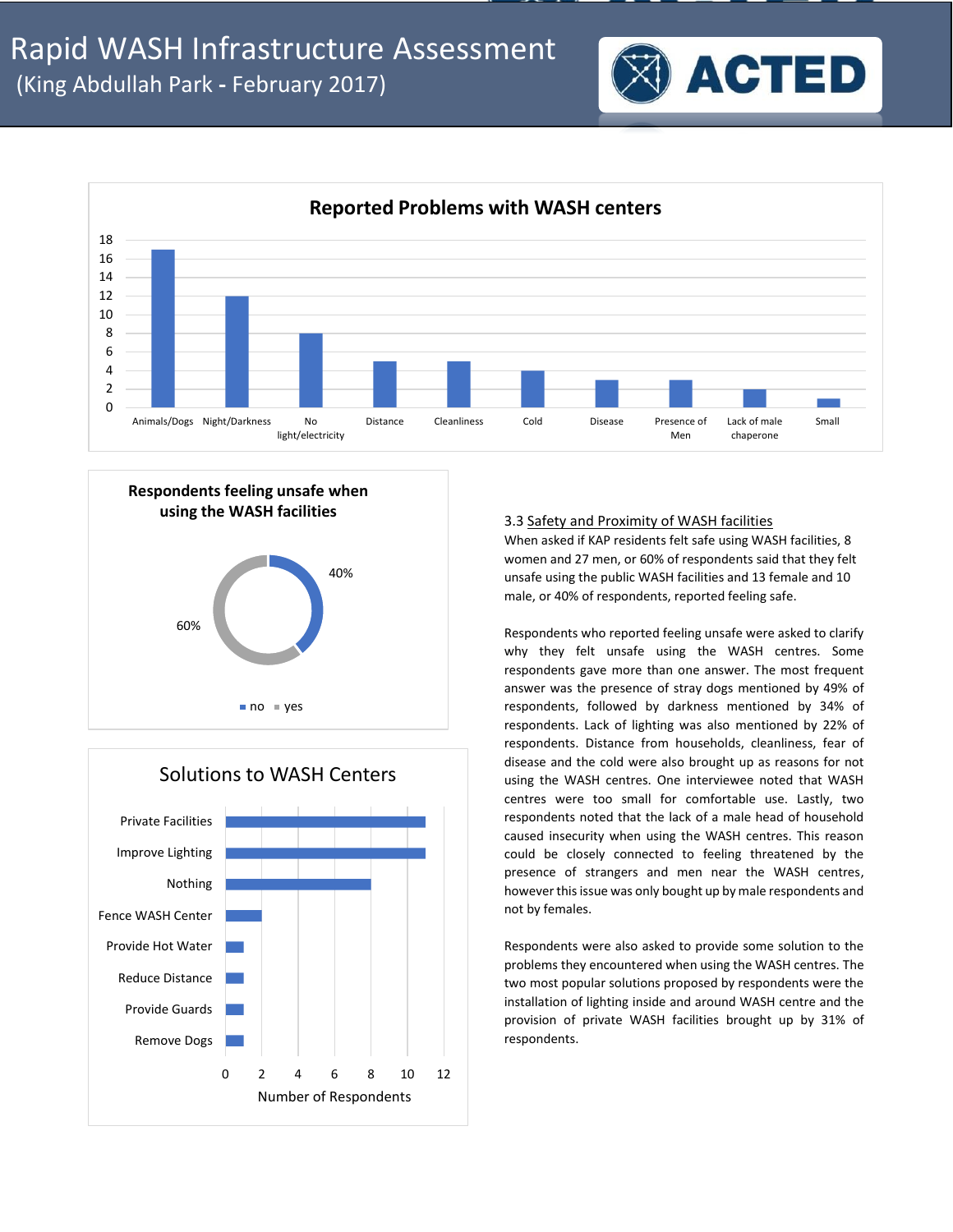

Lastly respondents were asked if they were happy with the proximity of the WASH centres to their households and if an additional WASH centre would improve their living conditions. 30 (52%) respondents claimed that they were happy with the proximity of the WASH centres and 28 (48%) were not. Furthermore, 42 (72%) respondents answered that additional WASH centres would not improve their living conditions and 16 (28%) replied it would. When asked how additional WASH centres would improve their living conditions, respondents explained that they would reduce pressure on public bathroom usage, increase Cash for Work opportunities, and improve the proximity of WASH centres to households.

# **4. Conclusion**

There is generally a low level of satisfaction among refugees regarding the WASH centres in KAP with 41% of people responding that the WASH centres do not meet their needs, and 40% of people responding that the do not feel safe using the WASH centres. The large number of people claiming that all, or part of their families shower in their caravans highlights the both the desire for private facilities, and the need for household grey water management. Only one respondent's household had a private toilet, meaning that black water management is still not urgently required at the household level, however, evolutions in private toilet use should be closely monitored to ensure that camp actors can adapt to any changes in toilet use patterns. Furthermore, it is important to note that the respondent was an elderly women, aged 81, meaning that WASH centres could be inaccessible to elderly residents in the camp, particularly female. Currently there are 7 beneficiaries registered as being over 60.

Regarding the issues with WASH centres, most respondents claim that animals, understood to be stray dogs, presented the largest barrier to access for family members. This was closely followed by fear of using WASH facilities at night or in the dark and the lack of lighting in facilities. The most popular solutions highlighted by respondents was to provide additional lighting to the WASH centres and to provide private WASH facilities for every household, reducing the need to travel outdoors during the night and cold weather.



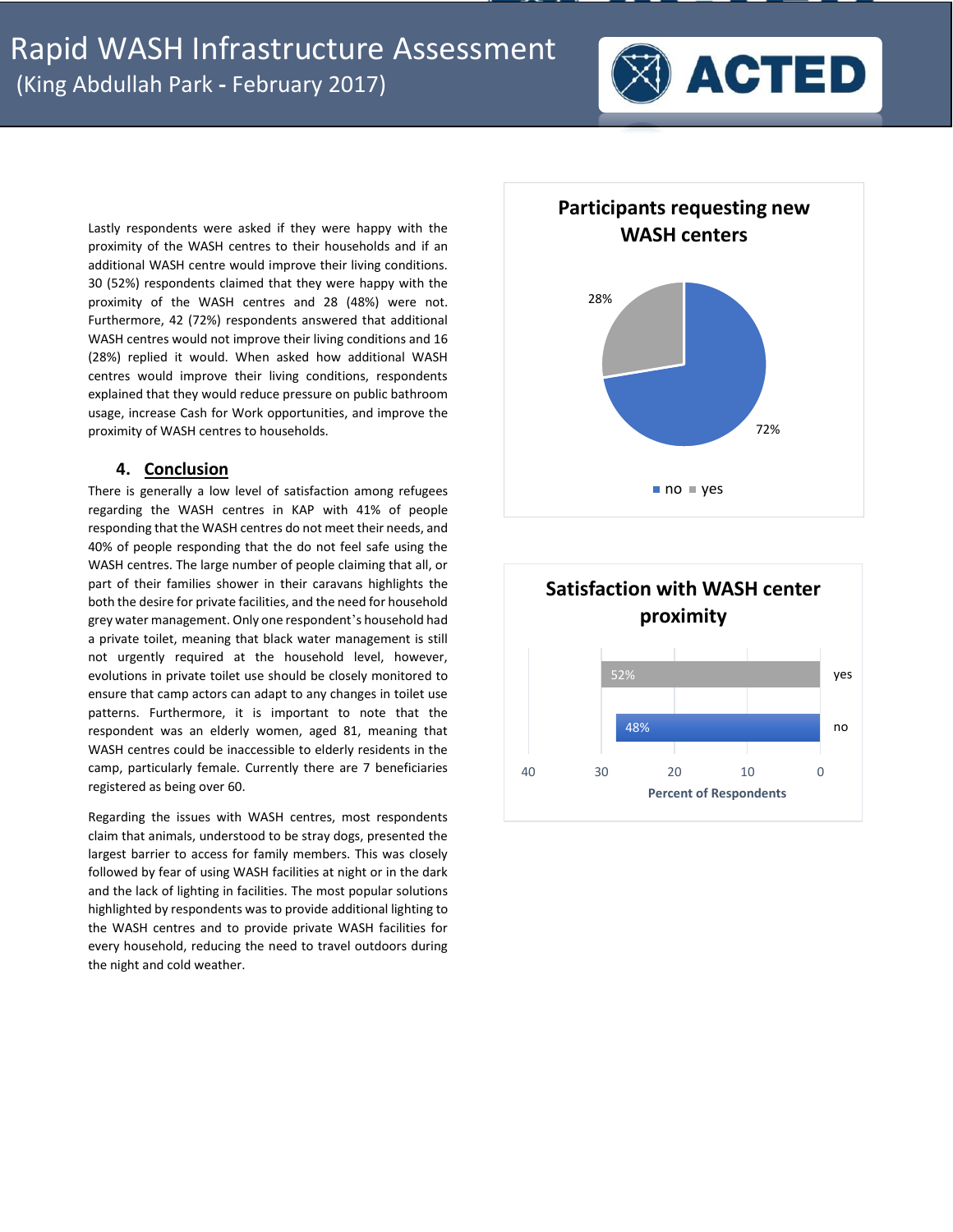

# **Annex: Pictures of WASH Centres and Greywater drainage in KAP Refugee Camp**



*Figure 2: Shower block in WASH center, KAP refugee camp Figure 3: WASH centre in KAP refugee camp.*